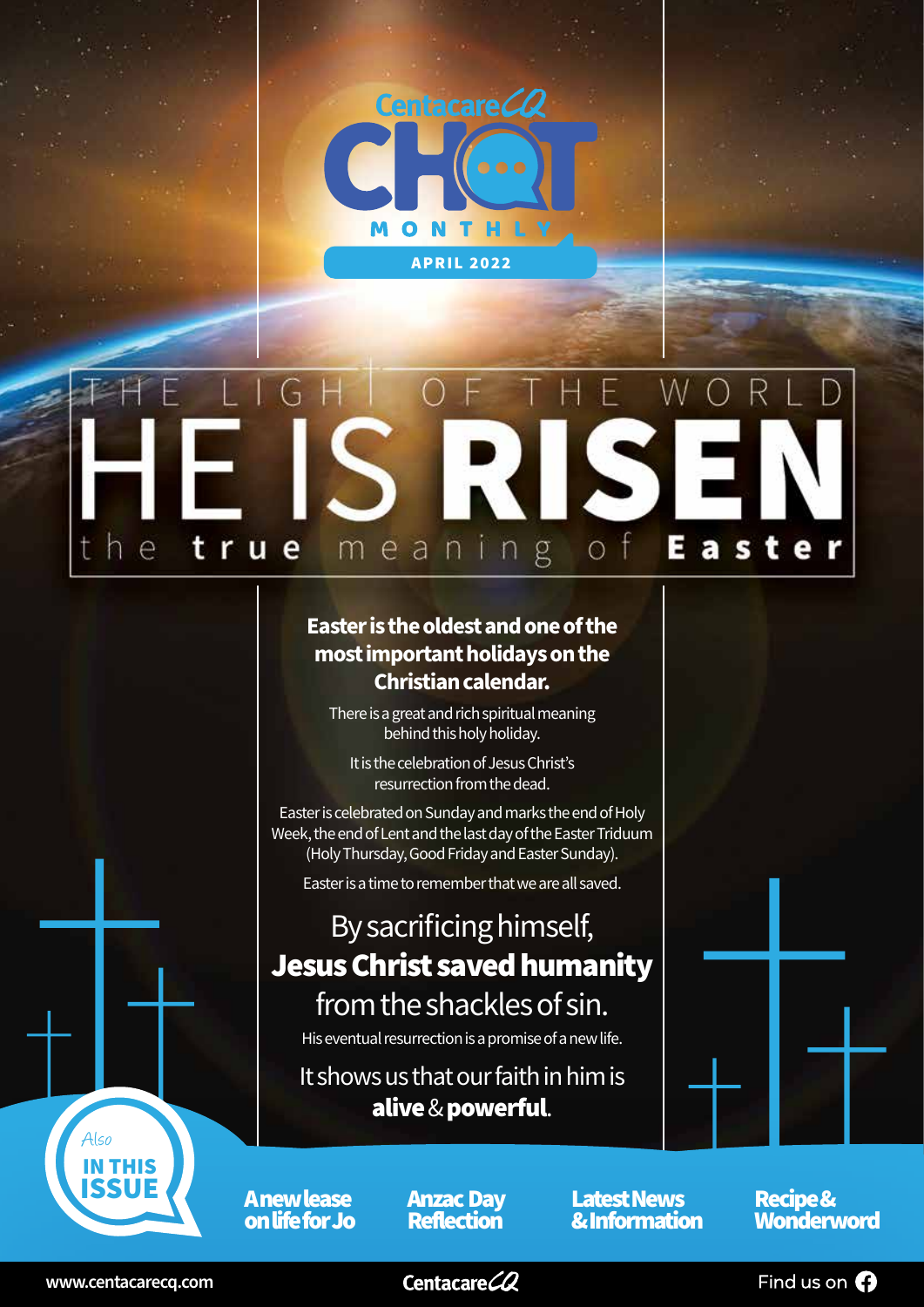o's cancer battle began in 2004.

o's cancer battle began in 2004.<br>For the following 12 months, she underwent<br>chemotherapy, radiation therapy, and an operation,<br>which eventually led to her sucessfully beating her illness. For the following 12 months, she underwent chemotherapy, radiation therapy, and an operation,

But the battle to return to a normal life was far from over.

*"While I was recovering from all the therapy, I became a full-time grandparent to my two grandkids after their mother (my daughter) died," Jo explained.*

*"They were seven and 11 years of age still only in primary school.*

Determined to help her grief-stricken grandkids and give them the best life possible, Jo raised them on her own.

*"One foot in front of the other,"* she said describing the circumstances she had been dealt.

Years later, after her grandchildren had graduated school and moved out, Jo said she started to struggle with some of the simplest tasks around the home.

*"I was with another service provider originally, but I wasn't getting the service that I needed,"* Jo said.

*"They were only coming around once every three or four weeks and I was really, really sick.*

*"I couldn't change my bed sheets. I didn't want to go to bed. It was depressing.*

*"It got to the point where I wasn't even showering before going to bed because I thought 'What's the point?', since I was getting back into dirty sheets at night.*

### *"Something had to change."*

Frustrated and desperate, Jo called Centacare*CQ* in the hopes of getting more in-home help. She said that call was the pivotal moment that *"turned her whole life around."*

### *"I am so much happier."*

Jo said Centacare*CQ* helped her to get her life back on track, and has given her new motivation to do things that she has been putting off for years.

> *"The difference these past six months have made on my life has been incredible," J*o said.

*"The CentacareCQ staff who visit me are lovely, caring, and happy to help with any of my requests – it makes my day.*

*"I love talking to them. They're only here for an hour, but it's lovely to have them around.*

Jo's case manager, **Michelle Swannell,** said she was pleased to see the difference in Jo's demeanour since Centacare*CQ* stepped in to help.

Michelle said she remembered the

heartache in Jo's voice well during their initial phone call, as Jo shared her struggles.

*"Jo came across as someone who had been let down,"* Michelle said.

We can't wait to share more with you, so... *Watch this space!*



### **LEST WE FORGET**  $-MZACDAY -$

*"After discussing her needs, we implemented weekly support services to help build her life back up.*

*"About three months later, I received a phone call from Jo out of the blue, thanking me for the difference CentacareCQ had made in her life – she sounded like a completely different person.*

Michelle said that she was taken aback by Jo's kind words.

*"She is just so much happier now.* 

*"It's a wonderful feeling to know that you can make a difference to a person's life, not only physically, but mentally too."*

**This year April marks two extremely important events, Easter and Anzac Day.**

### **Welcome to Easter's Chat Monthly.**

We have some wonderful reads in this month's issue that really **embrace the ideas of reflection and connection.** I hope that they leave you feeling inspired to reflect on the connections that you have within your own life.

Many songs have been penned about soldiers and sacrifice, but to me the one that speaks directly to the heart is a little known track by American singer songwriter, Billy Ray Cyrus *(yes, the same Billy Ray who shot to fame with the song, Achy Breaky Heart – in fact, both songs are from his 1992 debut album).* 

You will also notice in this issue that we have some **BIG news** to start sharing with you! **We're changing our name here at Centacare***CQ*and as valued clients we want **you** to be the first to know.

While we aren't quite ready to share all the details with the world just yet*(you won't want to miss the next edition of Chat!) ,* all clients should soon expect to receive a letter with more information about this exciting change.

### **I wish everyone a happy Easter.**

#### **Jason Reid**

General Manager Health & Wellbeing Services *Central Region*

## **Upcoming**<br>
name change!



### *A Time For Reflection & Connection...*

# Jo's new lease *On Life.*

**Life, in recent years, has been tough for Jo Temperley, but Jo has proven she is tougher.**

### **"** *weekly visits* **for a carer to come over and help with my**

*CentacareCQ organised*  **mopping, vacuuming and changing of my bed sheets – all the things I had been struggling to do for so long.**

**Don Butler** General Manager Human Resources

### REFLECTION<br>**Example 2008 Reserved And Scantowatch**<br>**CLIENT STORIES**



centacarecq.com/sga

Scan to **watch** 

### **Exciting news, Centacare***CQ* **has a new name and identity on the way!**

We'll have the same great team, the same services and supports, and the same care and compassion that everyone has grown used to, just a fresh new name and logo that clearly reflects who we are.

Clients can expect to receive a detailed letter in April outlining the change, and we'll be introducing everyone to our fresh new look in next month's Chat Monthly.

I knew a man, called him Sandy Cane Few folks even knew his name But a hero, yes was he Left a boy, came back a man Still many just don't understand About the reasons we are free I can't forget the look in his eyes Or the tears he cried As he said these words to me

### *[Chorus]*

*All Gave Some, Some Gave All Some stood through for the red, white and blue And some had to fall And if you ever think of me Think of all your liberties and recall Some Gave All*

Now Sandy Cane is no longer here But his words are oh so clear As they echo throughout our land For all his friends who gave us all Who stood their ground and took

the fall

To help their fellow man Love your country and live

with pride

And don't forget those who died

America can't you see?



*[Chorus] And if you ever think of me Think of all your liberties and recall Yes recall Some Gave All Some Gave All*

Easter of course is a time when we celebrate the resurrection of Jesus Christ, on the third day after his crucifixion. On Anzac day, we pause to commemorate the men and women who have served our nation in all wars, conflicts and peacekeeping operations.

The song speaks of an American soldier, Sandy Cane, and whilst not an Anzac song by any stretch, the message is beautiful. I have included the lyrics to this song below, and I hope you will reflect with me while reading along...

### **Some Gave All** *– Billy Ray Cyrus...*

**I hope this song speaks directly to your heart as well, as you pause this Anzac Day to: 't***hink of all your liberties and recall, yes recall... Some gave all!***"**

### *Lest we forget.*